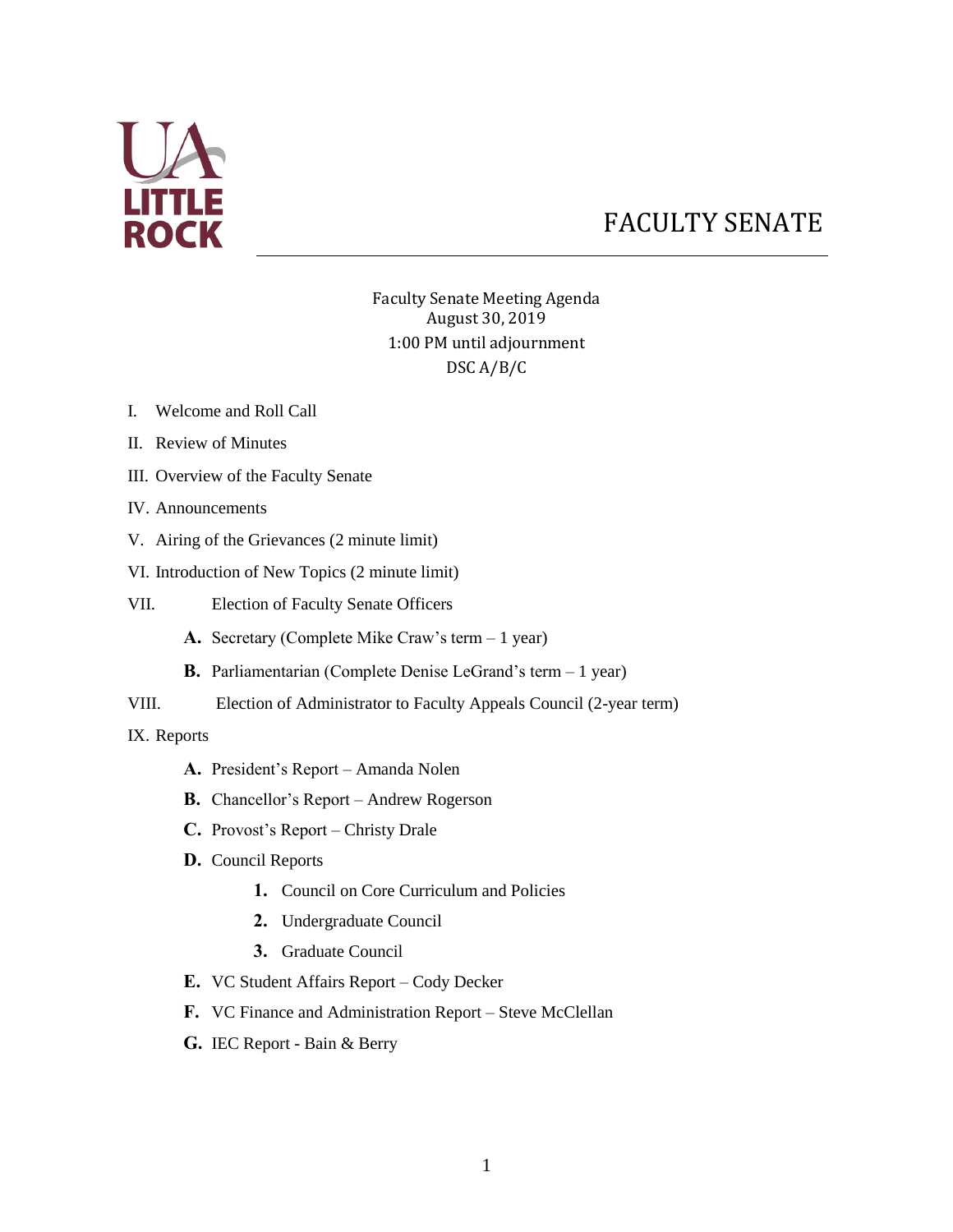#### X. Old Business

None

#### XI. New Business

**A. Motion FS\_2019\_20**. Executive Committee (Legislation. Majority vote at one meeting, no second required) Baccalaureate and Associate Degree Requirements

**Be it resolved** to modify the Baccalaureate and Associate Degree Requirements (507.1) to change the residency requirement for an Associate Degree from the "final 15 hours" to a minimum of 15 hours as reflected in Attachment A (strikethrough indication deletions; underline indicates additions);

**And be it resolved** that upon approval, the revised legislation go into effect July 1, 2020.

Commentary: Changing the residency requirement for an Associate Degree to a *minimum* of 15 hours rather than the *final* 15 hours, provides more flexibility for students pursuing an Associate Degree. The proposed revision aligns the Associate Degree residency requirement with the other degree requirements, none of which specify when the requisite hours be completed in the degree.

**B. Motion FS** 2019 21. Executive Committee (Legislation. Majority vote at one meeting, no second required) Full-time Standing Definition

**Be it resolved** to adopt the definition of a full-time undergraduate and graduate student for Fall, Spring, and Summer terms as defined in Attachment B;

**And be it resolved** that upon approval, this legislation will go into effect July 1, 2020.

Commentary: The US Department of Education requires colleges and universities to define full-time standing. Rather than define full-time standing, this university defaulted to the Federal Financial Aid requirement which is 12-hours (UG) and 9-hours (Grad) for each term including summer. Students enrolled in a 5-week summer session only and who have to show they are enrolled full-time (e.g., students receiving VA benefits, international students in their first semester, etc.) are required to enroll in 12 (UG)/9 (Grad) hours during that 5 week session. Carrying a 12-hour load during a 5-week session (9-hours for graduate students) undermines the students' success by creating an untenable burden for the students. Also, given the restricted number of courses offered during the summer, it is difficult for students to find a full load of classes to meet the requirement. By defining full-time separate from the Federal Financial Aid definition, allows students to qualify for benefits (other than Federal Financial Aid) without having to carry such a heavy load.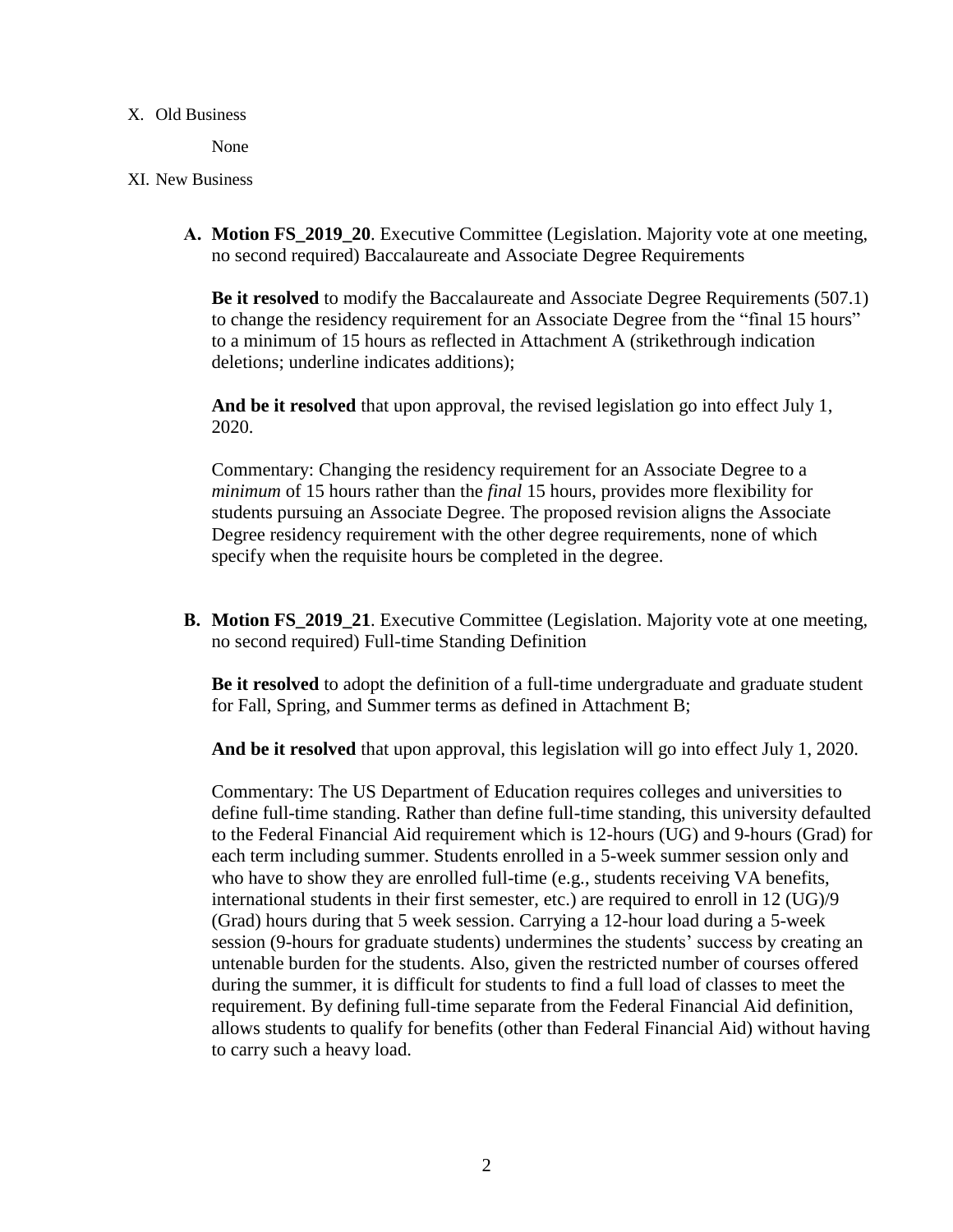**C. Motion FS\_2019\_22**. Executive Committee (Legislation. Majority vote at one meeting, no second required) Place on the UA Little Rock Assembly agenda – Amend Article I of the UA Little Rock Constitution of the Assembly to create a Dining Committee as a standing committee of the Assembly.

**Be it resolved** to place on the September University Assembly agenda a motion to change Article 1 of the UA Little Rock Constitution to add the following standing committee of the assembly:

#### **Dining Committee**

The purpose of the Dining Committee is to ensure the quality and availability of dining services that are consistent with the needs of the faculty, staff, and students at UA Little Rock. The committee shall meet monthly during the academic year and on call during the summer; and it shall serve in an advisory capacity to Campus Dining and the Division of Student Affairs to review dining options, policies, and facilities.

Membership shall include five faculty members named by the Committee on Committees, two staff members named by the Staff Senate, two student representatives named by the Student Government Association, and one student representative named by the Graduate Student Association. Additionally, the committee shall include the VC for Student Affairs (or designee), the VC for Financial Services (or designee), and three staff members broadly representative of student services areas. Faculty and staff shall serve staggered, two-year terms, and students shall serve one-year terms. Two representatives of Campus Dining shall serve on this committee as members without vote.

**Commentary:** Food services are an integral part of a university setting, providing an opportunity to build community and promote collaboration among students, faculty, and staff. While the provider of food services necessarily is concerned with the business aspects of dining, it is important for decisions to be informed by the interests of the multiple users of dining services and facilities. This committee is tasked with soliciting feedback about dining from the diverse campus community and addressing and resolving short and long-term issues.

- XII. Open Forum (Discussion only)
- XIII. Adjourn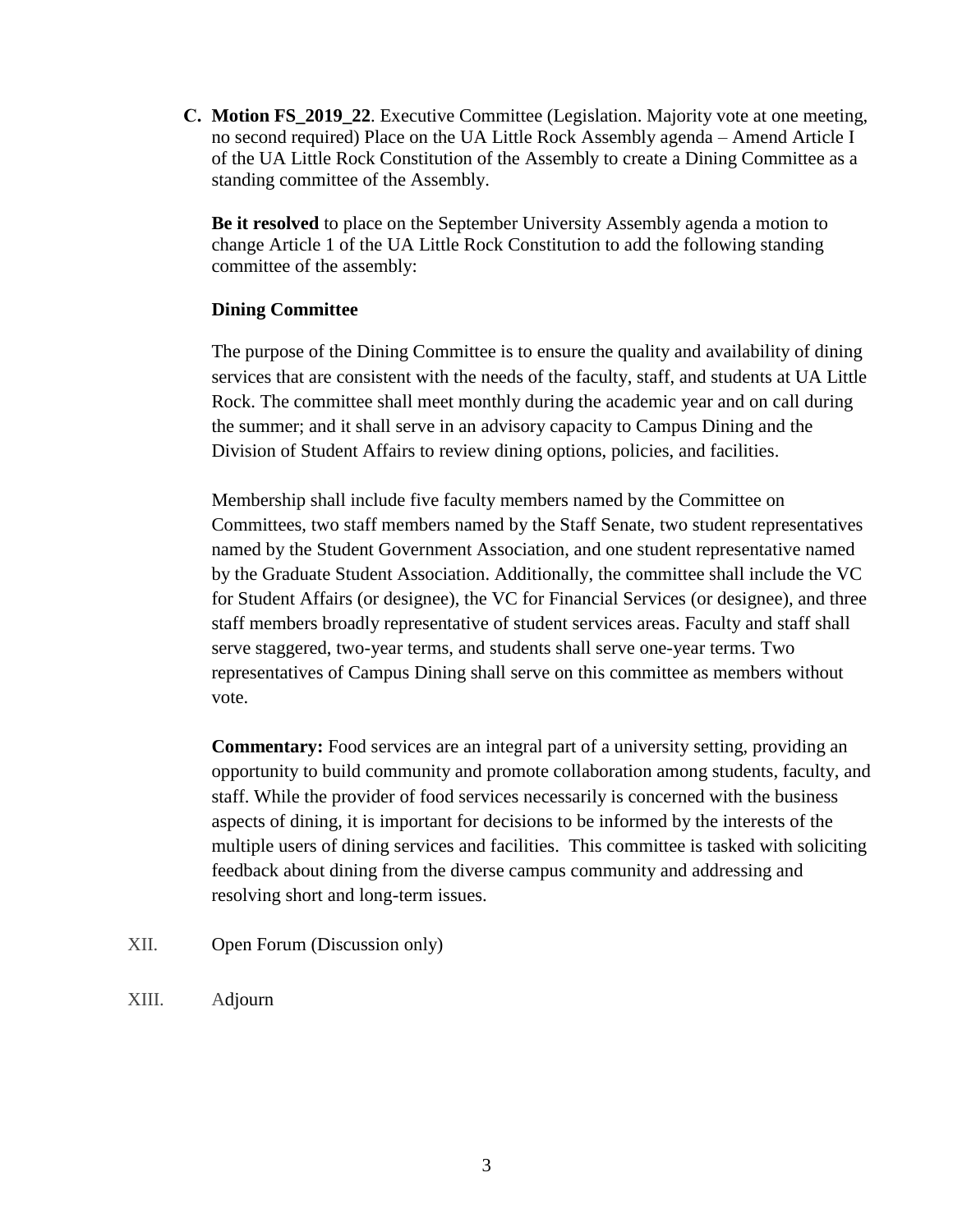# **ATTACHMENT A**

#### **Baccalaureate and Associate Degree Requirements**

[Policy 507.1; Revised 10/20/2017, 4/10/2015, 12/5/2014, 10/24/2014, 3/15/2013, 2/15/2013, 3/30/2012, 5/7/2004, 4/18/2003, 4/19/1994, 4/24/1992, 4/19/1989, and 10/17/1985; Originated 3/30/1983]

To receive a baccalaureate degree, a student must complete 120 hours (Academic majors and colleges may specify additional and /or more restrictive requirements) of which 30 hours must be in residence and 45 must be upper level (3000 level or above). At least 15 upper level hours must be completed in residence. A baccalaureate degree program may require more than 120 semester hours of college credit if prior approval has been granted by the Board of Trustees or it is a requirement of an independent licensing or accrediting body.

Except in majors that must adhere to standards established by national accrediting agencies, students must select at least 12 elective hours outside their program or complete a minor in addition to the UALR Core Curriculum.

Except in majors that must adhere to standards established by national accrediting agencies, major requirements must include courses or coursework either within or outside the department on

- Oral and written communication in the discipline
- Research methods, ethics, and critical thinking
- Technology.

These required hours must include:

- A minimum of a 2.0 cumulative grade point on all work attempted at the University.
- A minimum of a 2.0 cumulative grade point on all work attempted in the academic major.
- A core curriculum which must include a 3 hour course in U. S. history or U. S. government and a 3 hour course in College Algebra, College Math or higher level math course. See "Core Requirements for Bachelor Degrees."
- A major.
- A baccalaureate degree seeking student in the process of completing more than one major may have one calendar year following graduation with one major to complete the additional declared major(s) if (1) the student has a valid degree plan on file which specifies requirements for more than one major and (2) if the student completes an application for graduation which indicates that a total of seven (7) or fewer hours remain to complete the additional major(s).

**Associate Degree Requirements**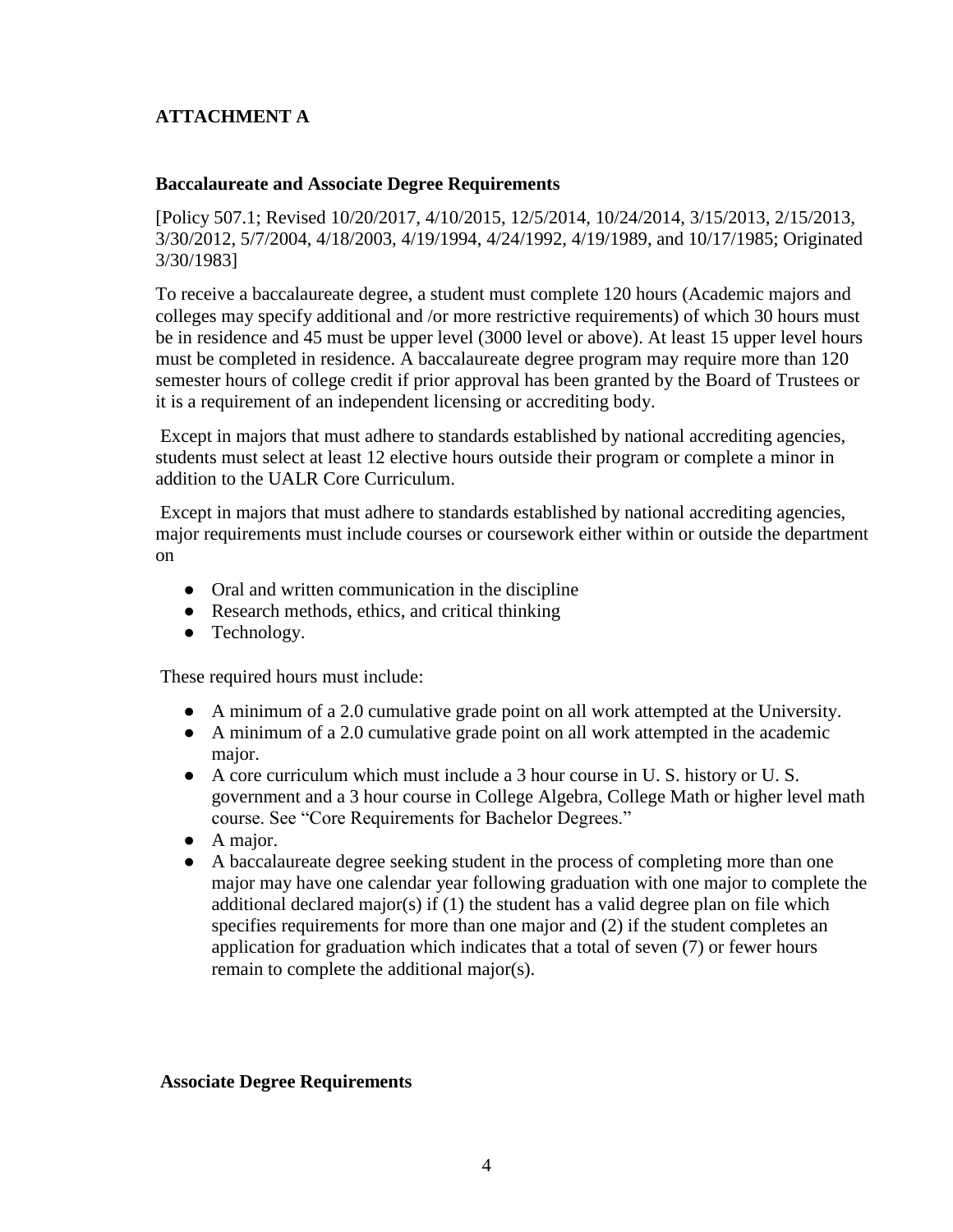Except for certain programs as specified by the program, all students receiving the associate degree (the AA or AS) must successfully complete at least 60 hours.

Graduation with an associate degree requires a C average (2.0 cumulative grade point average) on all work attempted at the University; completion of at least 20 hours above the freshman level, unless specified otherwise in the program; and completion of the final at least 15 hours (excluding credit by examination) in residence. Hours earned as credit by examination are counted as hours toward graduation but are not counted as hours in residence. See "Credit by Examination."

Courses completed for an associate degree at UALR will be counted toward the appropriate requirements for the baccalaureate degree.

#### **Second Associate Degree**

An associate degree may be conferred as a second degree when the first degree is either a baccalaureate or another associate degree, subject to these provisions:

- The second associate degree must be in a different discipline from the first degree.
- Students must complete at least 15 credit hours in residence (excluding credit by examination) beyond their first degree.
- Only credit earned at UALR after completing the first degree will normally apply toward the second degree. However, students in their final semester of studies toward the first degree may complete the course load for that semester with courses applicable to the second degree. Students must file a written statement of their intent to seek a second degree with the Office of Records and Registration at the time of registration.
- A major must be completed. Courses completed within the previous degree that satisfy requirements for the second major may be accepted as satisfying course requirements, but not as hours toward the second degree. These hours do not count as part of the 30, except as specified in Item 3 above.
- The core curriculum component in the second associate degree is not required. However, if not taken as a part of another baccalaureate degree, a course in United States history or government (HIST 2311, HIST 2312, or POLS 1310) must be completed. See "Policy 503.3. U.S. Traditions: United States History or Government Requirement."

### **Additional Baccalaureate Degrees[1],[2]**

Additional baccalaureate degree(s) may be conferred subject to these provisions:

- Students must complete at least 30 credit hours in residence, including courses completed previously at UALR, but excluding transfer credit, credit-by-examination, experiential credit, and repeated courses.
- All program requirements must be completed for each additional baccalaureate degree. Courses completed within the previous degree(s) that satisfy requirements for additional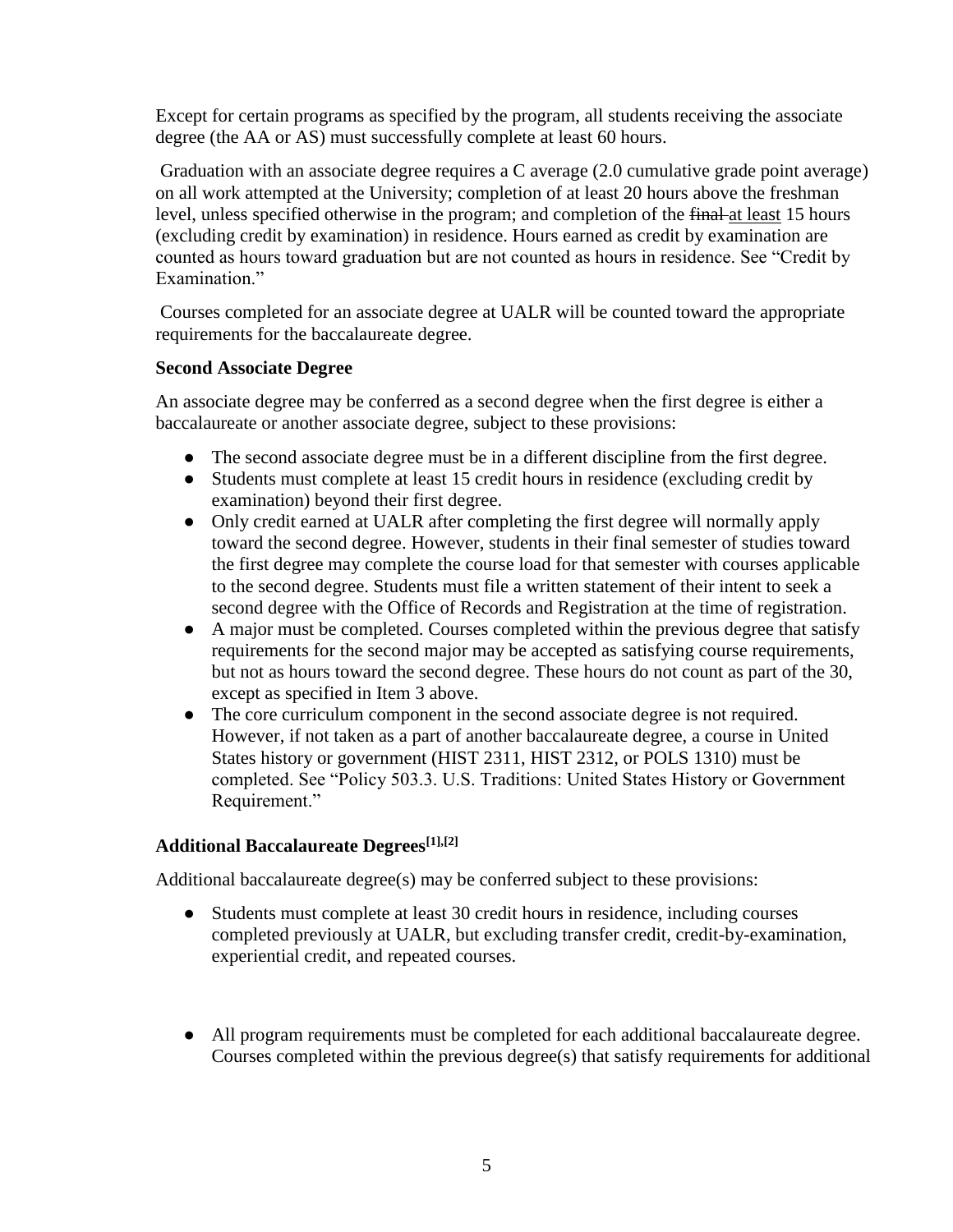program(s) may be accepted as satisfying program requirements for additional degree(s), subject to approval by the program faculty.

● If not taken as a part of another baccalaureate degree, a course in United States history or government (HIST 2311, HIST 2312 or POLS 1310) must be completed, see "General Education Policy (503.3). U.S. Traditions: United States History or Government Requirement." However, other general education requirements are not applicable to additional baccalaureate degrees.

(Academic majors and colleges may specify additional and/or more restrictive requirements.)

## **Regulations**

These provisions apply to baccalaureate degrees:

- Hours earned as credit by examination are counted as hours toward graduation but are not counted as hours in residence. See "Credit by Examination."
- A student may elect to graduate under the provisions of the UALR Undergraduate Catalog in effect during any semester in residence at UALR before qualifying for a degree. Students who interrupt their enrollment at UALR for more than five consecutive calendar years must use the catalog current at the time of readmission or later. A student transferring to UALR from regionally accredited four‐year institutions, community colleges, or junior colleges with 13 or more hours of accepted credit may graduate under the provisions of a UALR Undergraduate Catalog in effect during any semester of the previous five years in which they were enrolled at the other institution. Note: At no time may a student follow the provisions of a UALR Undergraduate Catalog that is more than five years old at the time of the student's entry into UALR.
- A student enrolled at UALR who intends to enroll concurrently or as a transient student at another accredited institution should obtain advance approval.
- A senior may participate in commencement exercises prior to the completion of all degree requirements if the student has:
- A cumulative 2.0 grade point on all work attempted at UALR
- A cumulative 2.0 grade point in the academic major and in the academic minor
- No more than nine hours remaining to complete degree requirements.
- Submitted a graduation application following prescribed procedures. See "Graduation Procedure" in the UALR Undergraduate Catalog.

(Academic majors and colleges may specify more restrictive requirements which supersede these regulations and are detailed in the academic section of the catalog.)

### **Citation and Modification**

This policy must be cited in any curricular documents that excerpt it (such as the Undergraduate Catalog) and the Faculty Senate Executive Committee (or their designee) should review those documents before they are finalized. Wherever there is a substantive conflict between the document which quotes this policy and this policy, this policy shall be followed.

The Policy can be modified through legislative action of the Faculty Senate (see Article III of the Constitution of the Assembly of the University of Arkansas at Little Rock).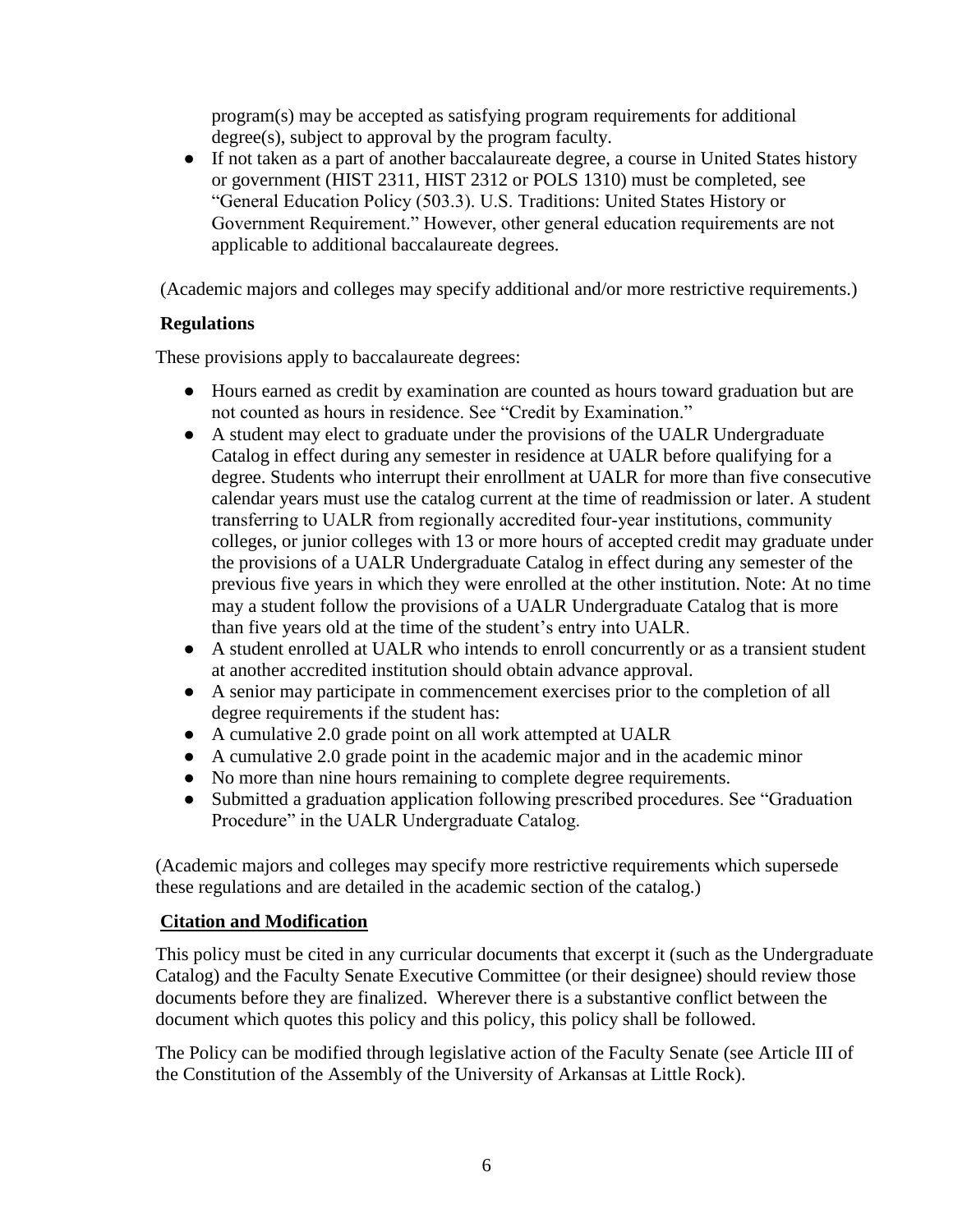[1] The first degree may be awarded at UA Little Rock or it may be accepted in transfer (FSM\_2017\_1).

[2] The catalog for each of the degrees may be different, although all requirements for the first degree must be drawn from the same catalog (FSM\_2017\_1).